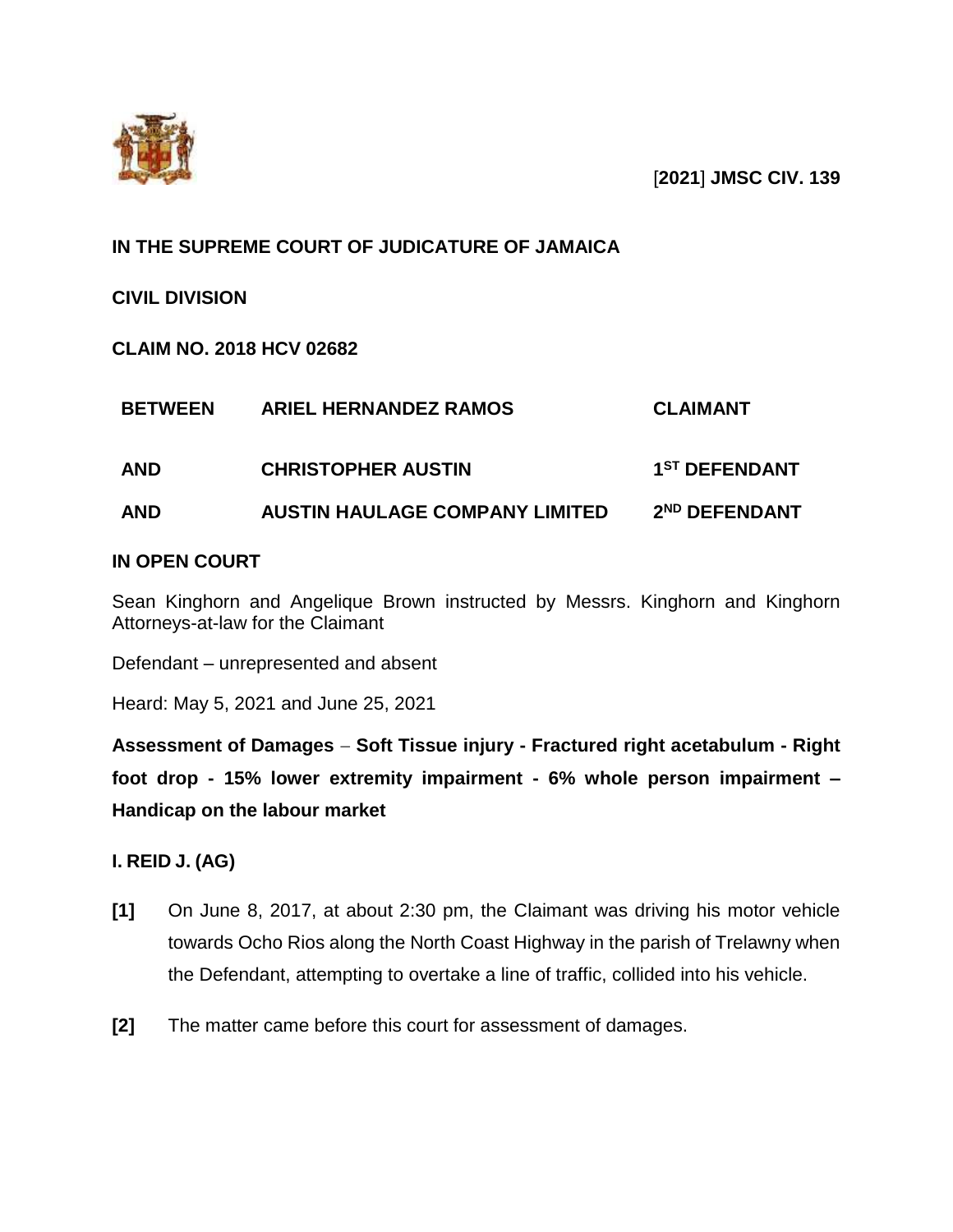#### **WITNESS STATEMENT**

- **[3]** The Claimant was 41 years old at the time of hearing. He reported that shortly after the accident, he felt pain from his right hip down and suffered bruises on his right and left arms.
- **[4]** He was taken to the Falmouth Hospital and later the Cornwall Regional Hospital. He was hospitalized for 15 days, underwent surgery and given pain medication and antibiotic. After he left the hospital on June 23, 2017, he continued to feel pain and was confined to his home where he received the assistance of his girlfriend to bathe him. He was confined to bed rest until September 2017.
- **[5]** Before the accident, his weekly wage was \$200,000.00. He reported however, *"now as a result of the accident I now earn a weekly estimate wage of One Hundred Thousand Dollars (\$100,000.00)".* He later stated that he was currently unemployed.
- **[6]** Since the accident, he had difficulty walking fast and also felt pain in his hip when he walks fast. He could not stand nor sit for long periods. After he returned to work as a Sales Representative, he could only manage light work. He had to sleep on his back or left side as his right hip would cramp and hurt otherwise. He felt pain in his right hip whenever the weather was cold. He was an active tennis player but he was now unable to play.

#### **MEDICAL REPORT**

- **[7]** Three medical reports were relied upon by the Claimant.
- **[8]** The first report was that of Dr. Chit of the Falmouth Hospital dated 17 August 2017. An x-ray uncovered a right acetabular fracture. He also suffered soft tissue injury. He was medicated and transferred to the Cornwall Regional Hospital.
- **[9]** The medical report summary form of Dr. R. A. Nelson dated 2 October 2017 gives a diagnosis of right acetabular fracture with foot drop. Open reduction and internal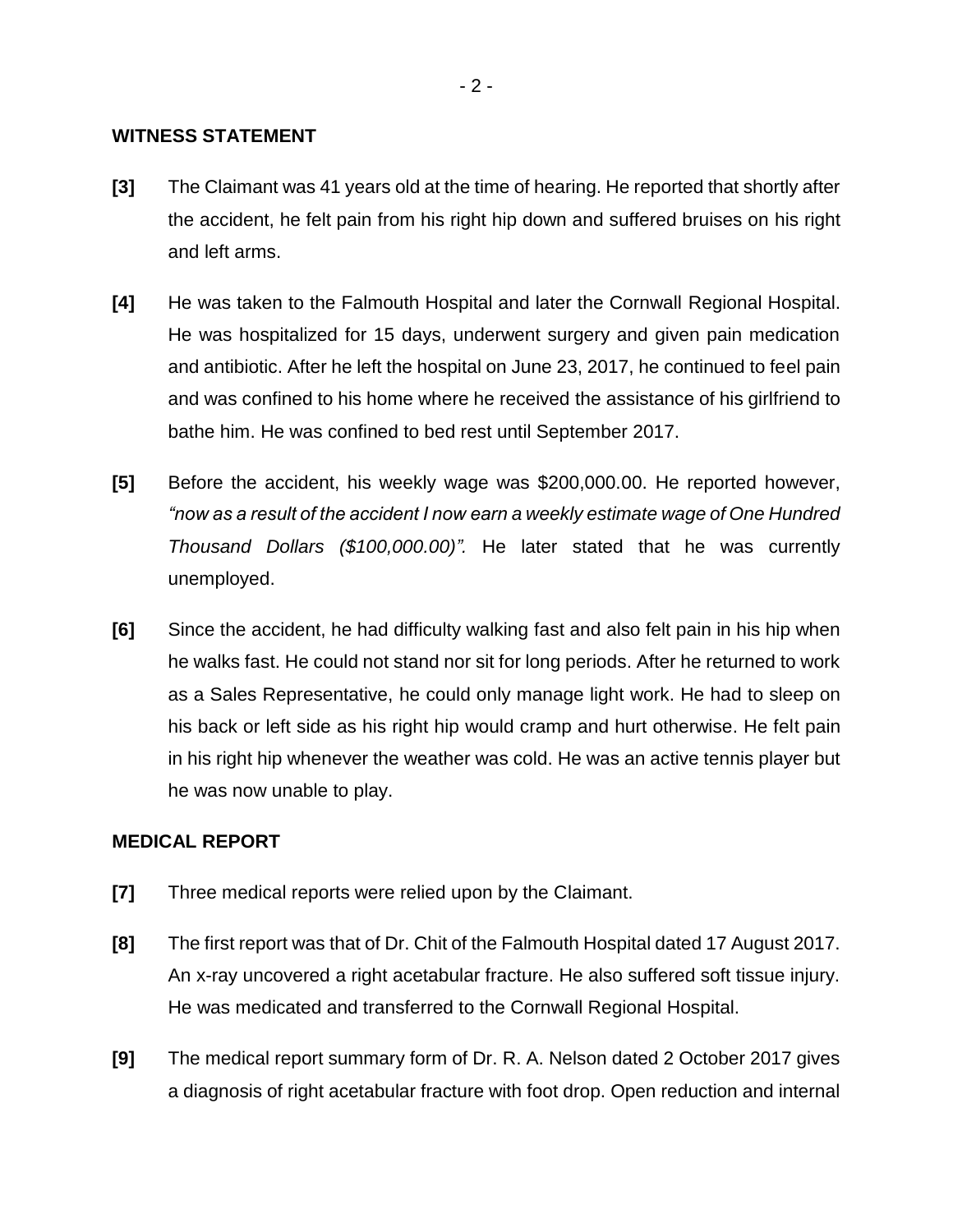fixation was done on the acetabulum and the posterior column. On the last visit, he still had a foot drop and was undergoing physiotherapy. It was expected 6 months would be required before he would return to regular functioning.

- **[10]** The third medical was that of Dr. Don Gilbert. This report was done in two parts. The first was dated October 18, 2017 and the updated version was dated May 6, 2020.
- **[11]** Dr. Gilbert started consultation with the Claimant on June 13, 2017. He diagnosed the Claimant as having fracture dislocation of the right acetabulum and sciatic nerve palsy/injury. At the time of his examination for the first report, it was only 4 months after the accident and the Claimant had not reached full medical improvement. He was, however, expected to make a complete recovery.
- **[12]** The Claimant was further reviewed by Dr Gilbert on 17th January 2018, 29th September, 2018 and 9<sup>th</sup> April 2020.
- **[13]** On January 17, 2018, Dr. Gilbert noted that the Claimant reported that he had no pain in the right hip. There was an unresolved right foot drop but normal sensation of the dorsum of the foot. He was to continue physiotherapy. On September 29, 2018, he had full pain free range of motion in the right hip and normal sensation on the dorsum of the right foot. There was still a foot drop but there was flicker of motion in the toes and no evidence of osteoarthritis.
- **[14]** Dr. Gilbert noted from examination conducted on 29 April 2020:

*Mr. Ramos reported that he had no pain in the right hip but experienced discomfort when the weather changes or on prolonged sitting. He added that he had returned to work and was managing his job but admitted that his job required mainly sitting. He stated that he was now able to dorsiflex the right ankle and toes.*

#### *Physical examination*

*Mr. Ramos had a normal gait and had a surgical scar over the right buttock. He had full range of motion in the right hip with no associated pain. There was grade 3 power in dorsiflexion of the right ankle.*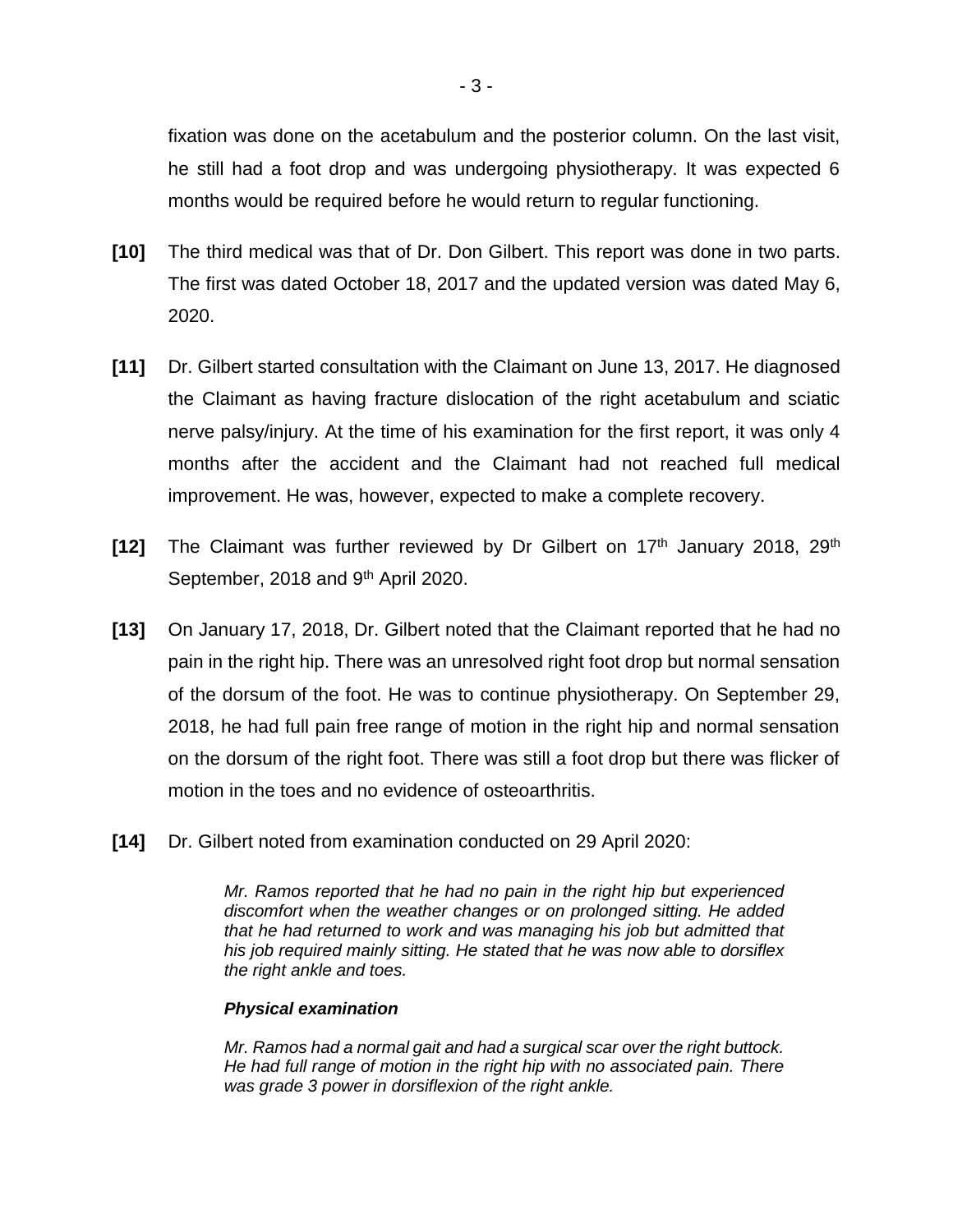- **[15]** He was diagnosed as having a healed fracture of the right acetabulum with evidence of heterotopic bone formation and an incompletely resolved right foot drop. There was no evidence of osteoarthritis or avasuclar necrosis which are two of the more common complications of this injury. He was assessed as having a 6% whole person impairment.
- **[16]** The Island Radiology report of Dr. Jeanete Yee dated May 22, 2020 concluded there was
	- absence of normal lumbar curve. This may be secondary to muscular spasm
	- degenerative bone and disc disease
	- previous ORIF to the right hip

### **SUBMISSION**

- **[17]** Counsel for the Claimant submitted that \$16,500,000 was an appropriate figure for general damages and \$894,370.51 for special damages. There was also a request of \$1,500,000 for loss of earning capacity.
- **[18]** In regard to an award for pain and suffering and loss of amenities, two cases were given as being comparable to the case at bar. The first was **Vincent Schoburgh v Michela Fletcher and Robert Fletcher** Suit No. CL 2001/S0124 (delivered on September 23, 2004) where the sum of \$4,500,000 was awarded for pain and suffering and loss of amenity on September 23, 2004. This upgrades to the current figure of \$16,150,990.09. The second **is Janice Forrest v Mark Todd** found at page 44 of Khan Volume 5 where the sum of \$1,800,000 was awarded for pain and suffering in December 1997. This amounts to the current figure of \$11,185,714.28
- **[19] Icilda Osbourne v George Barnes** Claim No. 2005 HCV 00294 (delivered on February 17, 2006) and **Carline Daley v Management Control Systems** Claim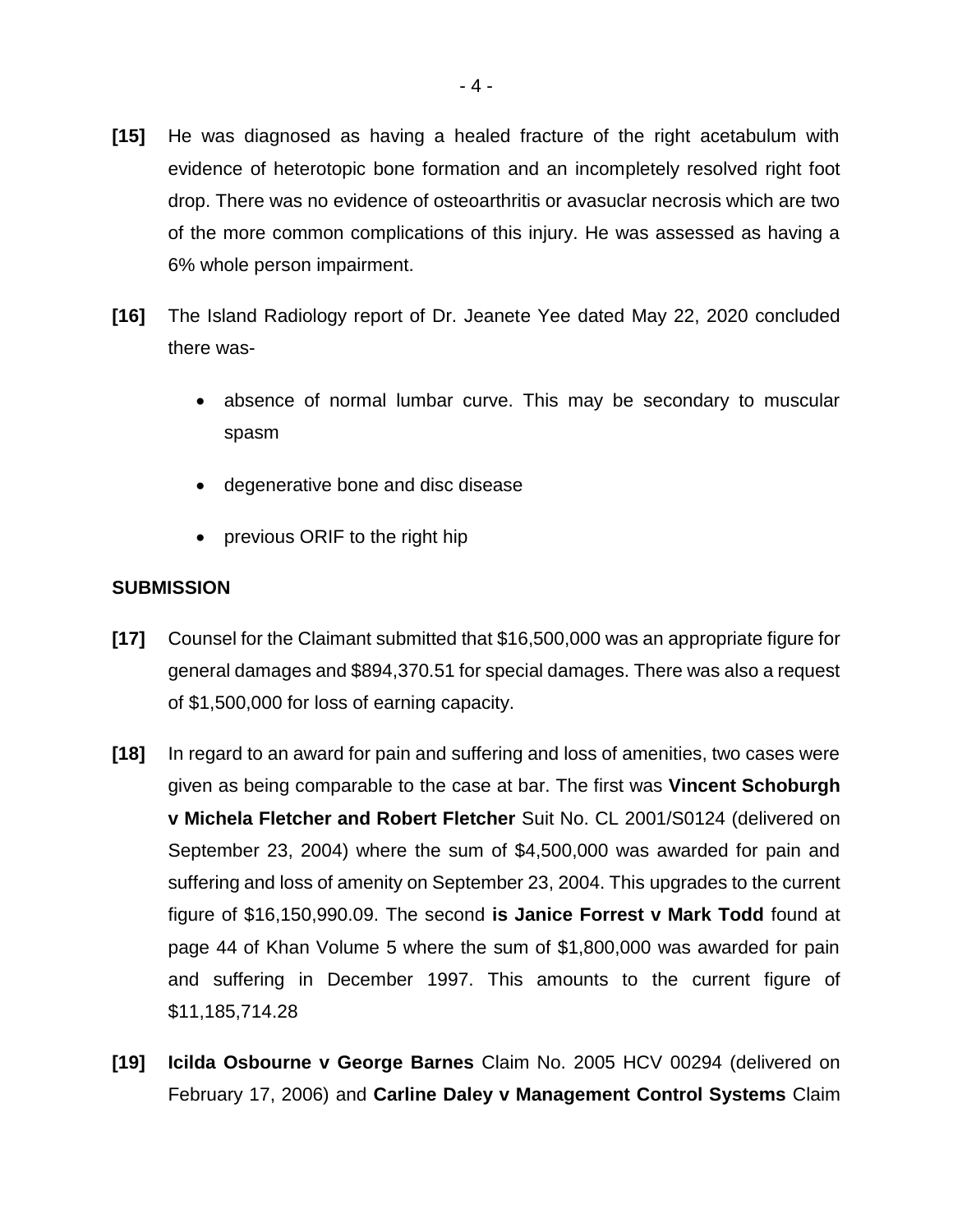No. .2008 HCV 00291 (delivered on May 4, 2012) were cited as examples of a lump sum figure being awarded for loss of earning capacity.

#### **FINDINGS**

#### **General Damages**

- **[20]** The court must assess the injuries as a whole and refer to comparable cases in awarding a figure **(Derrick Munroe v Gordon Robertson** [2015] JMCA Civ 38). In assessing the loss suffered by a Claimant, regard must be had to the following (**Cornilliac v St. Louis** (1965) 7 WIR 491):
	- *"(a) The nature and extent of the injuries sustained;*
	- *(b) The nature and gravity of the resulting physical disability;*
	- *(c) The pain and suffering which was endured;*
	- *(d) The loss of amenities suffered; and*
	- *(e) The extent to which, consequentially, the Claimant's pecuniary prospects have been materially affected."*
- **[21]** The Court will rely on the witness statement and medical reports in consideration of the aforementioned factors.
- **[22]** Upon reviewing the cases cited by counsel, it is clear that they bear little similarity to the case at bar.
- **[23]** The Claimant in **Vincent Schoburgh v Michela Fletcher and Robert Fletcher** shared one similarity with Mr. Ramos, that is, a fracture in the pubic region. The 5 medicals in **Vincent Schoburgh** indicated that the nature of the injuries were of far greater severity. Two medical reports illustrated this-
	- Medical Report of March 2001

Reports of unconsciousness; back, side, hand and internal injuries; tenderness to lower abdomen; springing pelvis on moving left hip, sternum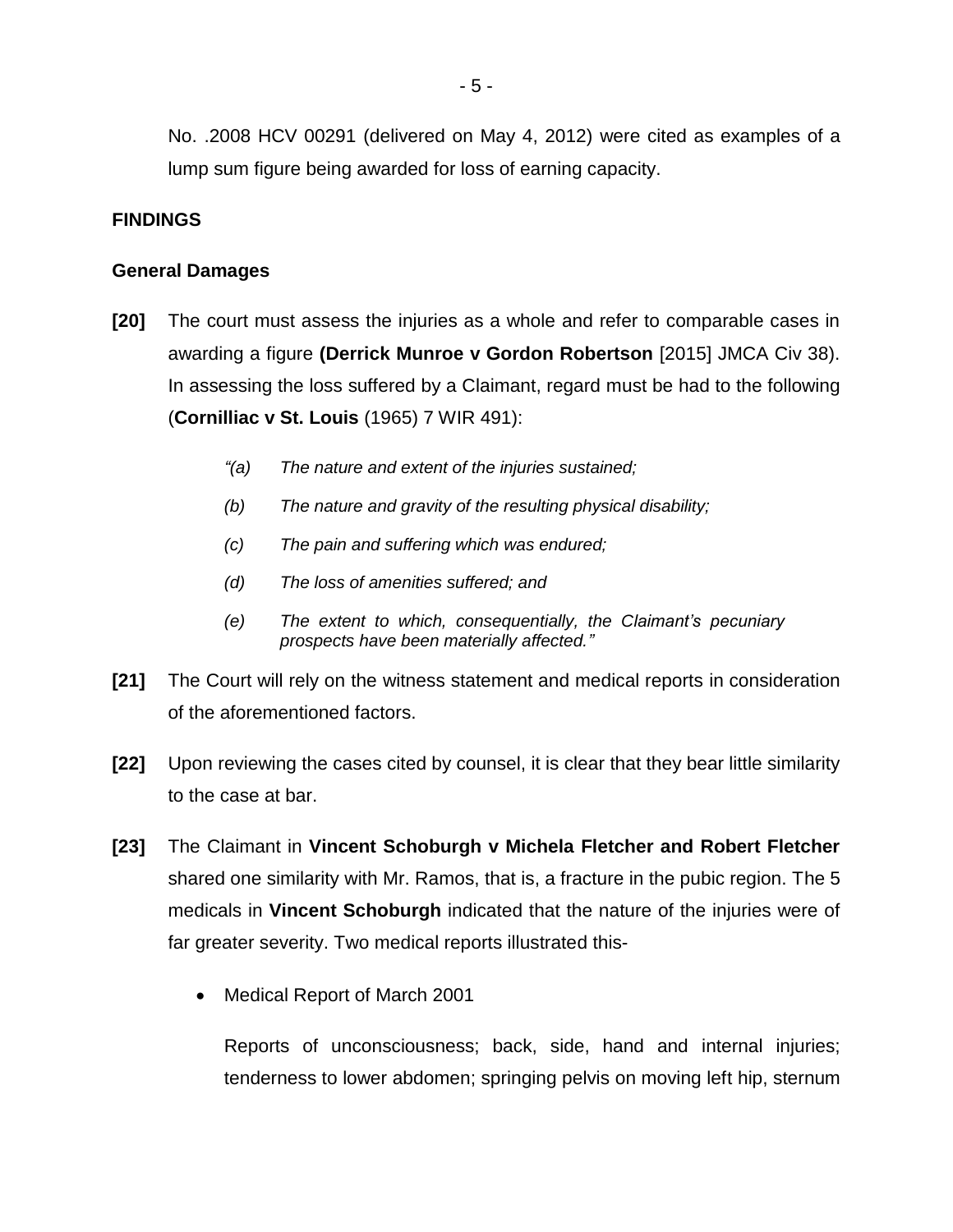and neck; haematoma in suprapubic area; laceration to leg; bruises; fractured pelvis; soft tissue injury to neck and lower left leg; rectum blood stained and offensive; and intra-abdominal injury.

Medical Report of June 2001

Reports of 102.4F temperature; distended abdomen with tenderness; large laceration in anal/rectal area; and large retroperitoneal haematoma that filled the whole pelvis and extended up to the anterior abdominal wall. A loop colostomy was done, hallucination, developed severe hypertension, acute pulmonary oedema, heart failure and acute renal failure, clot in left common femoral vein and upper gastrointestinal bleeding.

- **[24]** Mr. Schoburgh had surgery for his fracture, just as the current Claimant, but he also had a loop colostomy. He was hospitalized for 83 days. His resulting disability included scars, deficit in right thigh circumference and calf with negative Hohman's signs, reduced ability in straight leg raising, fracture of left ischial tunerosity healed with misalignment, diastasis of pubic sumphysis, sclerosis and hemi sacralisation.
- **[25]** The court found that "*The medical evidence is consistent with Mr. Schoburgh receiving very, very severe injuries. He had not only broken limbs but internal*  injuries as well. This was evidenced by the necessity of having to live with a *colostomy for some time*".
- **[26]** The nature of the injuries, length and type of treatment as well as resulting disability illustrate that the case of **Vincent Schoburgh v Michela Fletcher and Robert Fletcher** has little similarities to the case at bar and will not serve as an appropriate comparison in arriving at a uniform award.
- **[27] Janice Forrest v Mark Todd** is also not an appropriate comparison to the case at bar. It is noted that both **Janice Forrest** and Mr. Ramos suffered fractures in the pubic region. However, in **Janice Forrest** the Claimant underwent a hip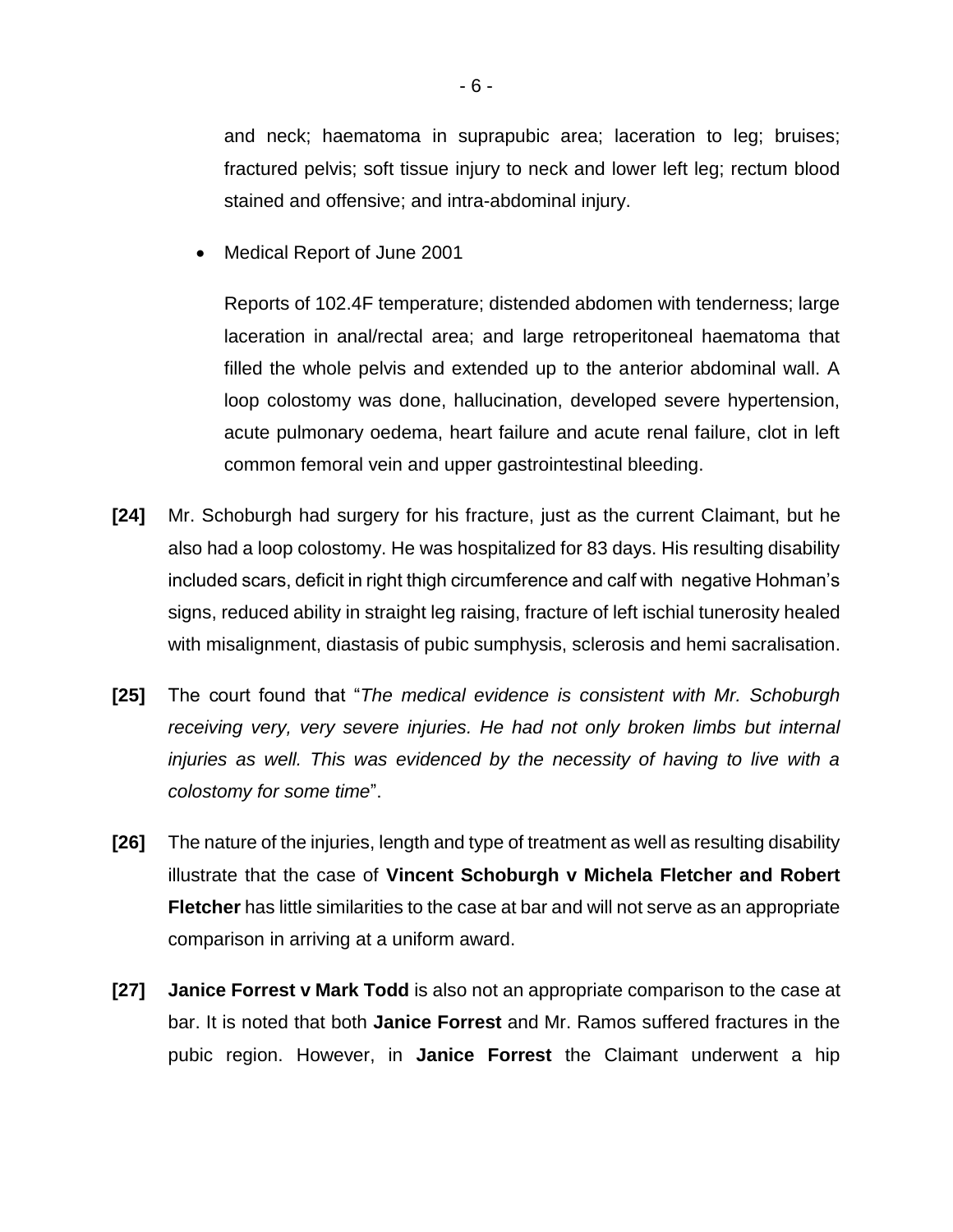replacement operation; and this I believe is an indication that she suffered injuries of a greater degree than Mr. Ramos.

- **[28]** Two cases have been found which are comparable to the case at bar. These **are Fitzroy Gordon v Dayton Clarke** CL G 068 of 1997 (Khan volume 5, page 52) and **Eric Buchanan v Elias Blake** SCCA 2 of 1993 (delivered on October 27, 1994)
- **[29]** The Claimant in **Fitzroy Gordon v Dayton Clarke** was a salesman who suffered pains in his back, dislocation of right hip joint, and fracture of right pelvis. These injuries are not substantially different from Mr. Ramos'.
- **[30]** Gordon then underwent surgery, received analgesia and antibiotics and was ordered on bed rest. He was hospitalized for 17 days. Again, this is similar to Mr. Ramos with the exception that Mr. Ramos was hospitalized for 15 days.
- **[31]** Both Claimants also share similar resulting disabilities. Gordon had a slight limp whereas Ramos had a foot drop. Gordon suffered from para articular ossification in the soft tissue around the joint whilst Ramos had heterotrophic bone formation. Both suffered 15% impairment of the lower extremity. Both had the ability to fully move their hips save that Gordon's flexion was limited to 10 degrees. Gordon, however, could develop early degenerative arthritis. There is no such evidence for Ramos.
- **[32]** General Damages in the sum of \$710,000 with interest at 6% was awarded January 1999 (CPI=19.4). This amounts to \$3,963,556.70 as at March 2021 (CPI of 108.3).
- **[33]** The Claimant in **Eric Buchanan v Elias Blake** was close in age to that of Ramos. He suffered fracture of right sacro-iliac joint with dislocation (acetabulum was fractured and this allowed for dislocation of the joint). Not much information is provided on his treatment or length of incapacity. His resulting disabilities were, however, more severe than Mr. Ramos. He had a high probability of osteoarthritis,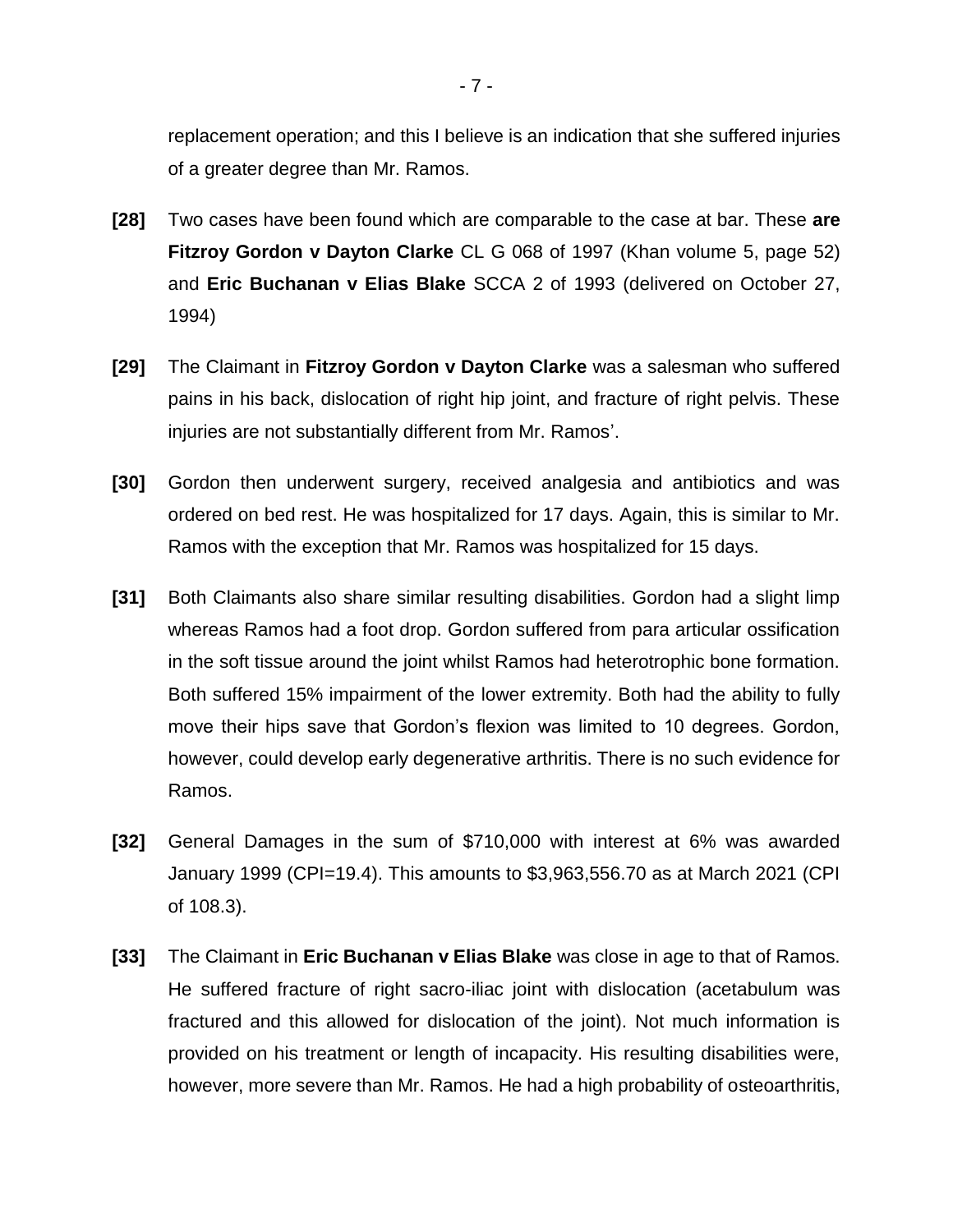weakening and flexion deformity, internal hip rotation restricted, 1 cm loss of muscle bulk. On the other hand, his impairment of lower extremity was assessed as 12%.

- **[34]** It is worthy of note that Dr. Gilbert's in his report dated May 6, 2020 he specifically stated "He has no clinical or radiological evidence of osteoarthritis or avascular necrosis which are two of the more common complications of this injury.
- **[35]** General damages was awarded in the sum of \$400,000 in October 1994 (CPI of 10.1). This amounts to \$4,289,108.91 at March 2021 CPI of 108.3
- **[36]** In considering the cases of **Fitzroy Gordon v Dayton Clarke** and **Eric Buchanan v Elias Blake** as well as the fact that the Claimant can no longer enjoy activities such as tennis, it is determined that \$3,900,000 is an appropriate award for pain and suffering and loss of amenities.

### **Loss of Earning Capacity**

**[37]** The principle concerning loss of earning capacity is incapsulated in the case of **Gravesandy v Moore** [1986] 40 WIR 222:

> *"A plaintiff who seeks general damages for loss of earning capacity must show that there is a real or substantial risk that he might be disabled from continuing his present occupation and be thrown, handicapped, on to the labour market at some time before the estimated end of his working life. The 'risk' in such a case will depend on the degree, nature or severity of his injury and the prognosis for full recovery; and evidence must be adduced as to these matters, and also as to the length of the rest of his working life, the nature of his skills and the economic realities of his trade and location."*

**[38]** The court approaches assessment of this award in 2 stages (**Moeliker v A Reyrolle and Co Ltd** [1977] 1All ER 9):

> *"1. Is there a 'substantial' or 'real' risk that a plaintiff will lose his present job at some time before the estimated end of his working life? and*

> *2. If there is (but not otherwise), the court must assess and quantify the present value of the risk of the financial damage which the plaintiff will suffer if the risk materializes, having regard to the degree of the risk, the time*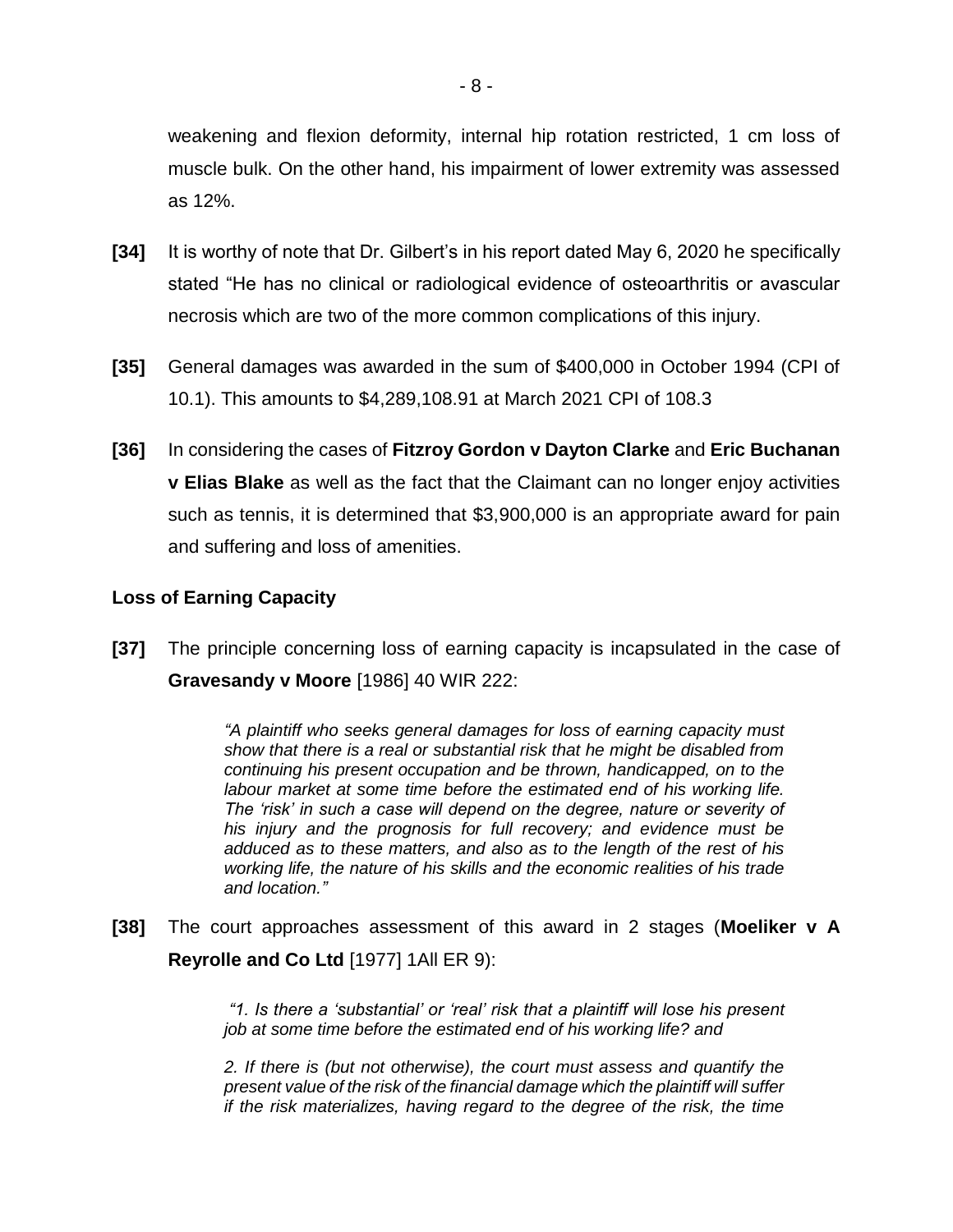*when it may materialize, and the factors, both favourable and unfavourable, which in a particular case will, or may, affect the plaintiff's chances of getting a job at all, or an equally well paid job."*

- **[39]** The authorities have established that an assessment for loss of earning capacity involves some degree of speculation but there must be some evidential support for the excursion into the realms of conjecture (**George Edwards & Moses Morris v Dovan Pommells & Fitzritson Gordon** SCCA 38/90 delivered on March 22, 1991). It does not matter whether the Claimant was employed or unemployed at the time of trial (**Cook v Consolidated Fisheries Ltd** 1997 ICR 635 at 640).
- **[40]** There are three recognized approaches in calculating this award as indicated in **Kiskimo Ltd v Deborah Salmon** SCCA 61/89 (unreported) delivered 4th February 1991) :
	- *multiplicand/multiplier*
	- *increase in award of pain and suffering and loss of amenities, that is the global award for general damages*
	- *a lump sum*
- **[41]** In his witness statement filed April 9, 2021, Mr Ramos gave two versions of his employment status. He initially stated at paragraph 8 that "*he now earns a weekly estimate wage of \$100,000*.00". He further added "*that after returning to work, he could only manage light work"* and that as a Sales Representative he was required to sit for long periods and doing so causes pain. However, at the end of that same paragraph, he stated that he was currently unemployed.
- **[42]** Unfortunately, no information was presented on there being any risk, whether substantial or real, of him losing his assumed present employment or how his resulting disabilities would affect the job of a sales representative. There was also no information to say whether there was a decreased chance of him getting a job as a sales representative or any job at all, or an equally well-paid job. His skill set, educational background or work experience has not been detailed to assist the court in making any assessment.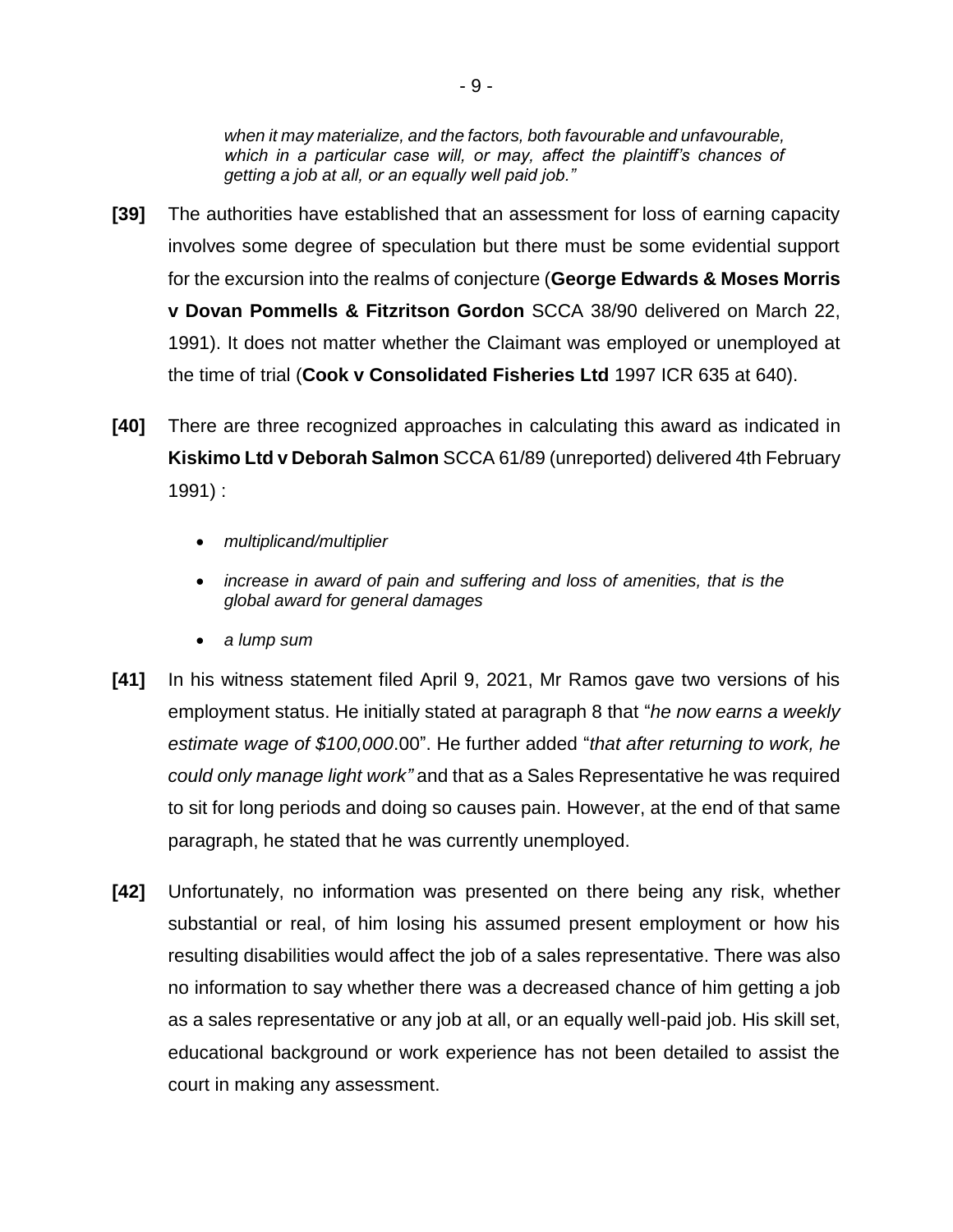**[43]** The medical report of Dr. Gilbert was considered in providing some assistance to the court in determining whether an award under this head should be made. The updated report stated:

> *"Mr. Ramos reported that he had no pain in the right hip but experienced discomfort when the weather changes or on prolonged sitting. He added that he had returned to work and was managing his job but admitted that his job required mainly sitting. He stated that he was now able to dorsiflex the right ankle and toes."*

- **[44]** I note the use of the word 'discomfort' not 'pain' when referring to prolonged sitting as well as the fact that he reported that he was managing his job. No risk was shown of him losing his job or probability that he would have a disadvantage on the labour market due to the discomfort that he experienced.
- **[45]** I recognise his assessed whole body impairment was 6%. This, without more, does not equate to an automatic right to an award of loss of earning capacity. Counsel relied on **Icilda Osbourne v Barnes** but that case was clearly distinguishable from the current case. In **Icilda Osbourne v Barnes**, the Claimant, a practical nurse, could no longer do her job or in fact any job. Her back pains simply would not allow her the freedom. Justice Sykes noted-

*"In light of Mr. Rose's report, this inability to use her back is not surprising. Daily activities will aggravate the injury. To put it another way, the claimant does not have to engage in any unusual activity before her back is aggravated. If this is so, then future work is well nigh impossible. Who is going to employ a 60 year old woman with chronic back and neck pains which can be brought on by ordinary activity? On this evidence alone her ability to compete on the open labour market with other 60 year olds has diminished to say nothing of competing with able bodied youngsters."*

**[46]** I have also noted that the submissions of counsel regarding this issue are of little assistance. Reference was made to paragraph 8 of the Witness Statement but as aforementioned that has not provided much information. Paragraph 10 of the submission has only added to the confusion:

> *There is no question that the Claimant has sustained a Handicap on the Labour Market. It is submitted that the Claimant's injuries are of such that she has a distinct disadvantage on the labour market. She can no longer work effectively as a Peddler.*